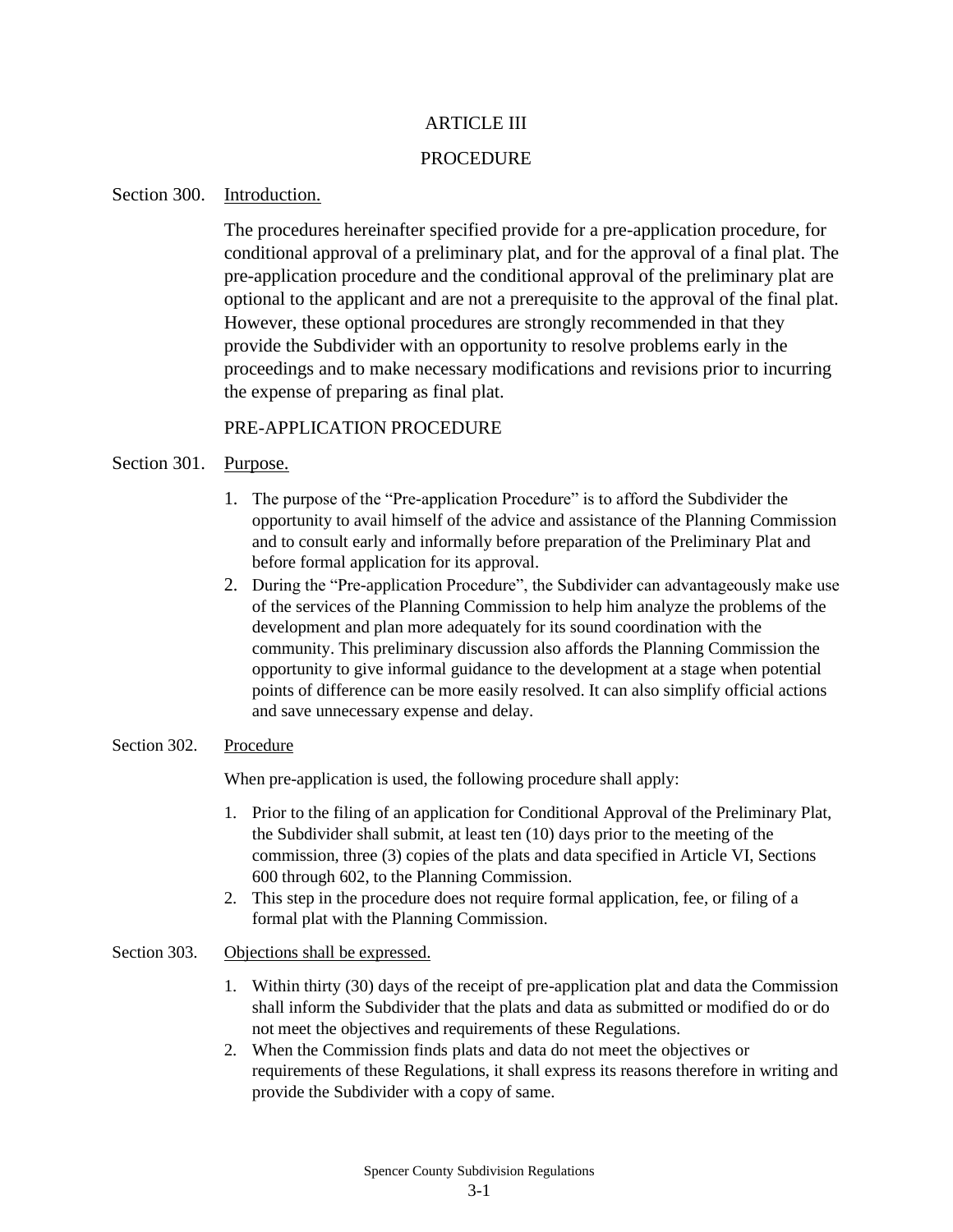## PROCEDURE FOR CONDITIONAL APPROVAL OF PRELIMINARY PLAT

## Section 304. Preliminary plat required.

On reaching conclusions informally as recommended or required in Section 312 above regarding his general program and objectives, the Subdivider may submit, at least ten (10) days prior to the Secretary of the commission, three (3) copies of the plats and data specified in the Article VI, Sections 603 through 605, to the Planning Commission.

Section 305. State Department of Highways and Soil Conservation Service Review.

If the State Department of Highways had filed with the Planning Commission a map of the territory within one mile on either or both sides of any existing or proposed highway, no Preliminary Layout shall be approved by the Planning Commission until one (1) copy of such Preliminary Layout has been referred to the designated office of the Department of Highways desires to make any recommendations on the plat, it shall communicate such to the Planning Commission within fifteen (15) days from the receipt of the plat.

The Soil Conservation Service shall review, at the request of the Planning Commission, all preliminary plats for recommendations concerning the effects the proposed development would have upon the natural environment.

- Section 306. Conditional approval of the Preliminary Plat by the Planning Commission.
	- 1. Following review of the Preliminary Plat and other material submitted for conformity thereof to these Regulations and negotiations with the Subdivider on changes deemed advisable and the kind and extent of improvements to be made by him, the Planning Commission shall, within thirty (30) days, act thereon as submitted, or modified. If approved, the Commission shall express its approval as Conditional Approval and state the conditions of such approval, if any, or if disapproved, shall express its disapproval and its reasons, therefore.
	- 2. The action of the Commission including any conditions determined shall be noted on two (2) copies of the Preliminary Plat. One (1) copy of the action and the plat shall be returned to the Subdivider, and the other retained by the Planning Commission.
- Section 307. Preliminary Plat A Guide For Preparation of Final Plat.

Conditional approval of a Preliminary Plat shall not constitute approval of the Final Plat. Rather it shall be deemed an expression of approval to the layout submitted on the Preliminary Plat as a guide to the preparation of the Final Plat which will be submitted for final approval of the Planning Commission.

## PROCEDURE FOR APPROVAL OF FINAL PLAT

Section 308. Approval of Final Plat.

A plat of a subdivision within the jurisdiction of the Planning Commission shall not be recorded by the County Clerk unless and until it has first been approved by the Planning Commission. The filing and recording of a plat involving the subdivision of lands covered by these Regulations shall be without legal effect unless approved by the Commission: provided, however, that failure to comply with this section shall not invalidate or affect the title to any land within the area of such plat: And provided further,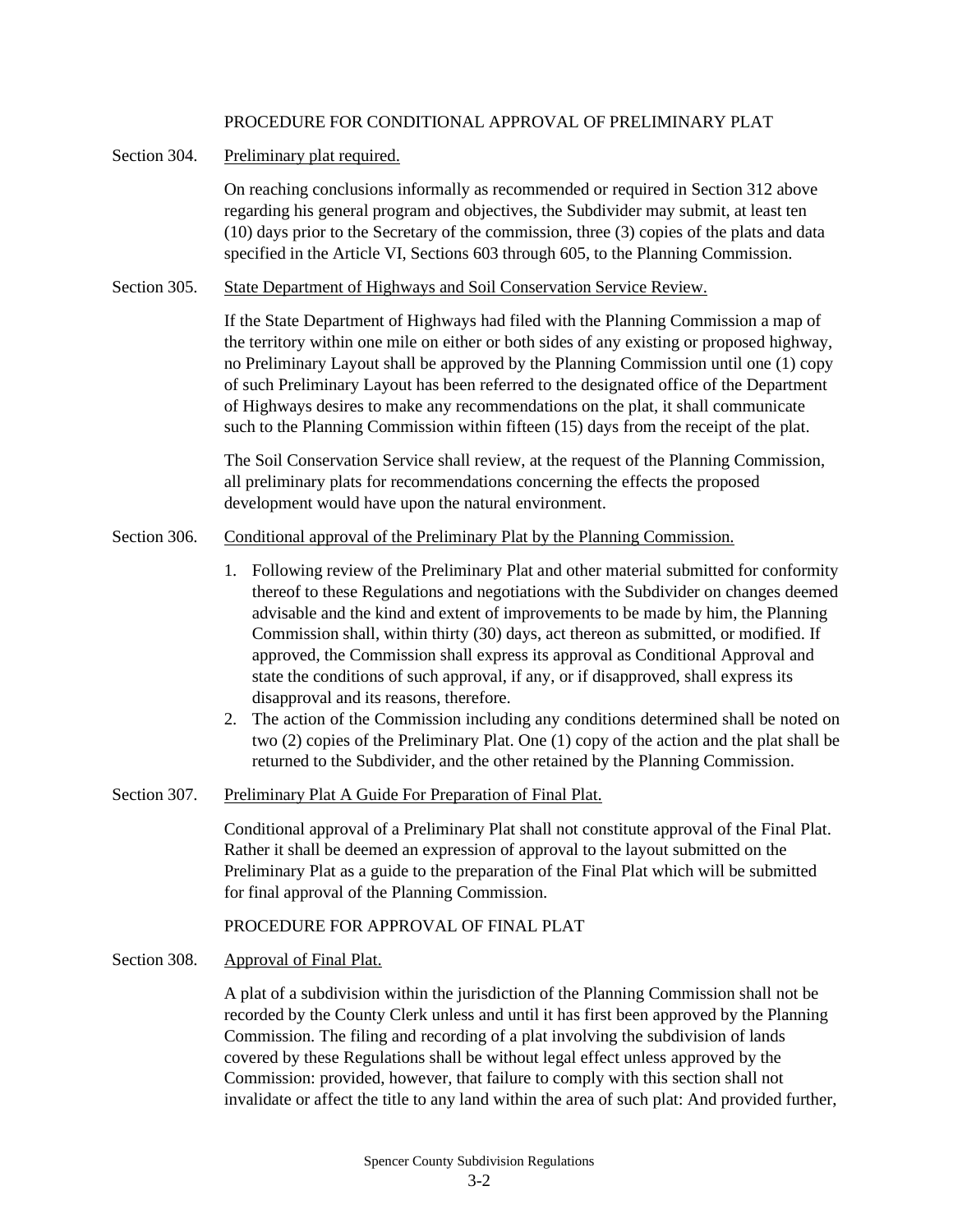that if such plat shall bear the seal of the Commission, it shall be presumed to have been approved thereby.

- 1. Application for Final Plat Approval. A person desiring the approval of a plat shall submit a written application for a certificate together with three (3) copies of the proposed plat as prescribed in Article VI hereof to the Planning Commission. Upon receipt of the application, the Commission if it tentatively approves the application, shall set a date for a hearing, notify the Subdivider Applicant in writing, and notify by general publication or otherwise any person or governmental unit having a probable interest in the proposed plat.
- 2. General Requirements Prerequisite to Approval of Plats. In determining whether an application for approval shall be granted, the Commission shall determine if the plat provides for:
	- a. Coordination of subdivision streets with existing arid planned streets or highways.
	- b. Coordination with an extension of facilities included in the Comprehensive Plan.
	- c. Establishment of minimum width, depth, and area of lots within the projected subdivision.
	- d. Distribution of population and traffic in a manner tending to create conditions favorable to health, safety, convenience, and the harmonious development of the city or county.
	- e. Fair allocations of areas for streets, parks, schools public and semi-public buildings, homes, utilities, business and industry.

As a further condition of approval of a plat the Commission shall specify:

- f. The manner in which streets shall be laid out, graded and improved.
- g. Provision for water, sewage, and other utility services.
- h. Provision for schools.
- i. Provision for essential municipal services.
- j. Provision for recreational facilities.
- 3. Improvements or Guarantee thereof. Before approving any subdivision plan for recording, the Planning Commission shall either require that all facilities specified in Article IV and V hereof shall have been installed in strict accordance with the standards and specifications of the Commission., or that the Commission be assured by means a proper contract and completion guarantee, as set forth in subsections and of section 33 hereof, that the improvements will subsequently be installed by the Subdivider.

Agreement to Complete Improvements. In all cases where the necessary grading, paving and other street improvements required herein shall not have been installed prior to final approval in strict accordance with the standards and specifications of the commission, the Applicant shall enter into a written agreement with the City and/or County in the manner and form approved by the City's or County's Attorney, wherein Applicant shall agree, to the extent applicable.

a. To construct, or cause to be constructed, at his own expense, all streets, bridges, culverts, curbs, gutters, sidewalks, crosswalks, water systems, drainage facilities, street lighting facilities, street signs, monuments, sanitary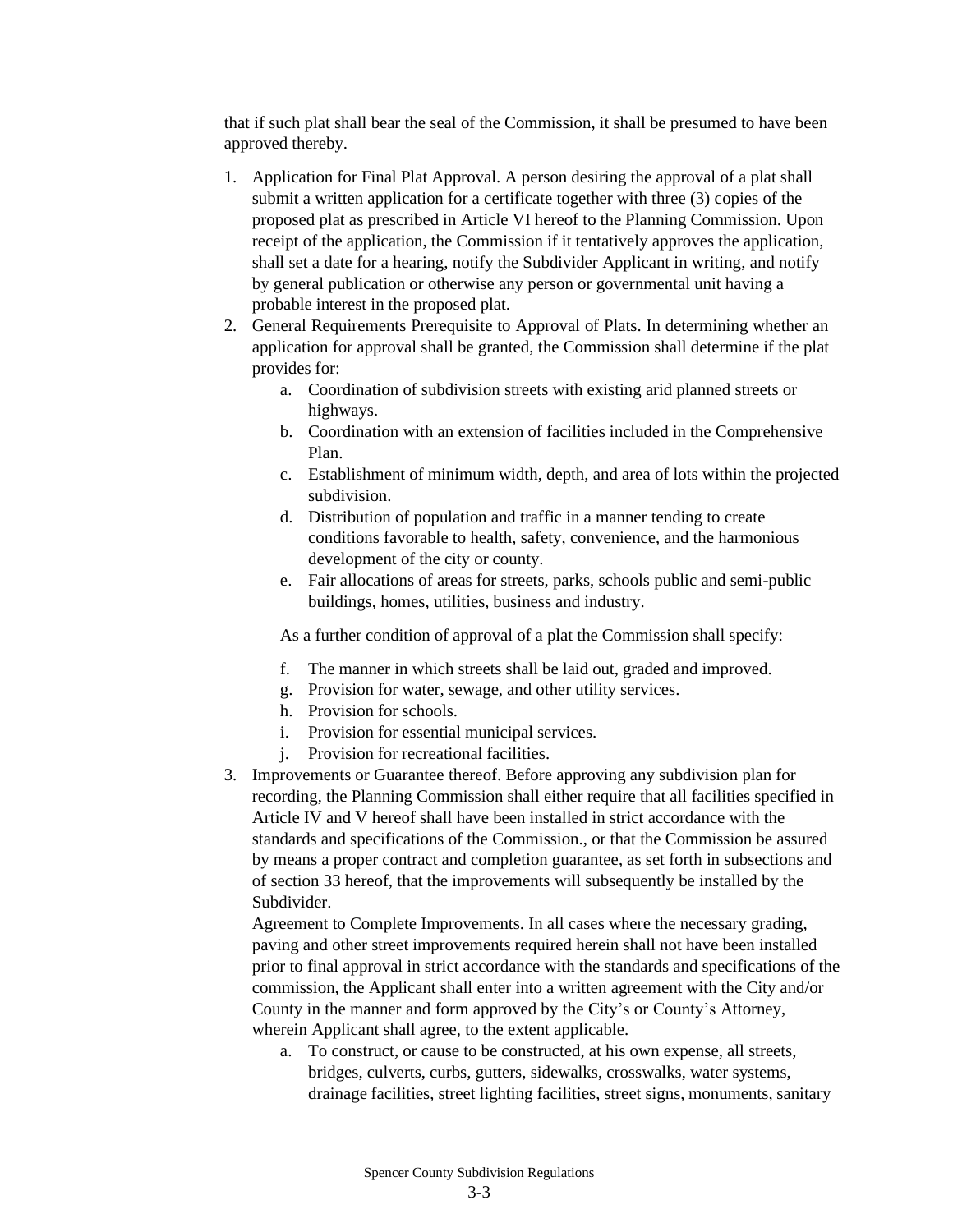sewerage, street shade trees and parks and other improvements shown on said subdivision plan, all in strict accordance with standards and specifications of the Commission or other appropriate public authority and within the time specified in said Agreement.

- b. To make adequate provision with the appropriate authority for the inspection of the construction of the aforesaid improvements to assure strict compliance with the County/City standards and specifications.
- c. To maintain at his own cost the said streets, bridges, culverts, curbs, gutters, sidewalks, crosswalks, water systems, drainage facilities, street lighting facilities, street signs, monuments, sanitary sewerage, street shade trees, parks and other improvements until the same are accepted or condemned for public use by the County/City or other appropriate public authority, and for a period of one year thereafter to repair and reconstruct the same or any part or one of them when such repair or reconstruction shall be specified by the Planning Commission as necessary by reason of faulty construction, workmanship, or materials.
- 4. Conditional Approval of Final Plats. The Commission may approve a plat for a subdivision in which the improvements and installations have not been completed by the Applicant as required by these Regulations provided that the Subdivider enters into the Agreement described heretofore and provides a "Letter of Credit" from a bank or a bond which shall:
	- a. Run to the City of the subdivision if located within the corporate limits of Taylorsville or to the County if located outside the corporate limits of Taylorsville.
	- b. Be in an amount determined by the Commission to be sufficient to complete the improvements and installations in compliance with these Regulations; to reimburse the City or County; for reasonable legal, engineering and inspection fees, and to obtain the easements required by section 409 thereof.
	- c. Be with surety satisfactory to the Commission.
	- d. Specify the time for the completion of the improvements and installations.
	- e. Letters of Credit or Bonds shall be posted for an initial period of three (3) years. If roads have not been completed within this three (3) year time period, the City or County may, at its discretion, call the letter of credit or bond or may enter into another agreement with the Developer and require another letter of credit or bond. Each phase of the project will be reviewed individually. If the development for a specific phase is under 90% (Obtained certificates of occupancy) complete at the three (3) year mark after the start of construction, the developer will provide a new estimate of construction costs of the phase in question incorporating the fuel and asphalt adjustment from the KYTC standard specifications. After receiving the submission of a new construction estimate, the Spencer County Road Foreman and Spencer County Engineer will meet and approve the revised bond amount. If any of the said streets are to be utilized for future construction phases of the subdivision, the bond will not be released until their completion.
	- f. One year after asphalt surface has been placed, the developer may contact Spencer County Road Foreman and County Engineer to review the site. If the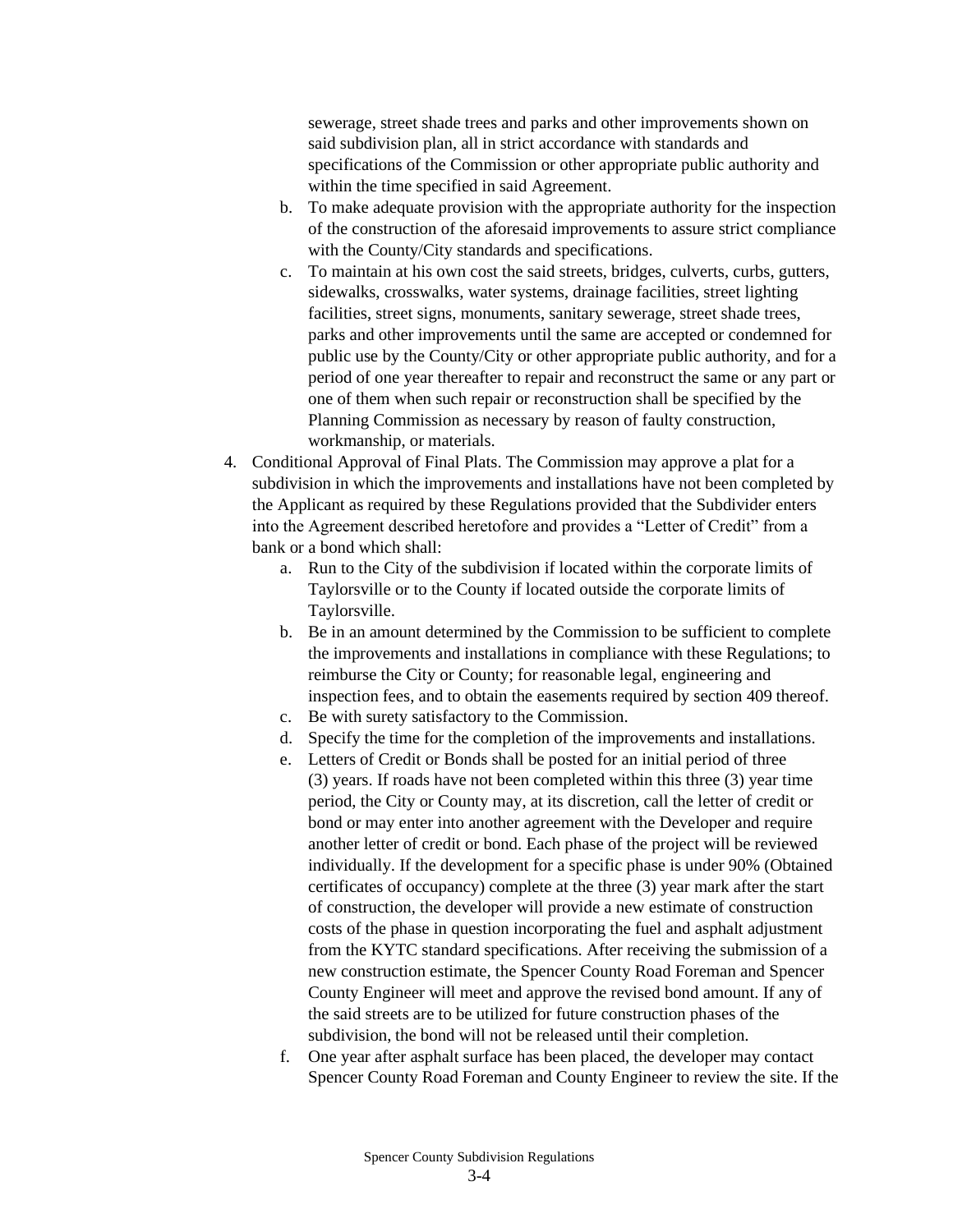Spencer County Road Foreman/ County Engineer deem the site to be accepted, the developer may apply to release the bond.

g. If a subdivision is proposed such that its only access points will be through one or more existing residential subdivisions, then the subdivider shall submit to the Spencer Road Foreman and Spencer County Engineer for its review and approval a method for compensating any private or county road maintenance authority for damage that occurs to subdivision/county roads under its jurisdiction from construction of new roads and structures in the proposed subdivision. Once the fee has been established by the County Engineer, that amount will be posted as part of the performance surety at the time of record plat approval.

Any funds received from these bonds or letter of credit shall be used by the City or County only for completion of the improvements and installations for which they were provided, and without prior appropriation. Please reference Section 313 for further bond details.

#### Section 309. Commission Action on Plat Approval or Disapproval

After hearing and within a reasonable time after application for approval of the plat, the Commission shall approve or disapprove it. If the Commission approves, it shall affix the Commission's seal upon the plat. If it disapproves, it shall set forth its reasons in its own records and provide the applicant with a copy.

#### DEDICATION OF IMPROVEMENTS

#### Section 310. Offer Of Dedication May Be Noted In Record Plan

Streets, parks, and other public improvements shown on a subdivision plan to be recorded may be offered for dedication to the City or an appropriate governmental agency by notation thereof on the plan, or the subdivider may note on the plan that such improvements have not been offered for dedication to the City or an appropriate governmental agency.

## Section 311. Improvements Private Until Dedicated. Condemned or Acquired.

Every street, park or other improvement shown on a subdivision plan that is recorded, as provided herein, shall be deemed to be a private street, park or improvement until such time as the same has been offered for dedication to the County/City and accepted, by resolution, and recorded in the office of the County Clerk, or until it has been condemned for use as a public street, park or other improvement; or until purchased by a governmental agency.

#### DEVELOPMENT OF SUBDIVISION IN SECTION

## Section 312. Submission in Sections

The Planning Commission may permit submission of the Final plat in sections provided that such sections conform to all the requirements of these Regulations.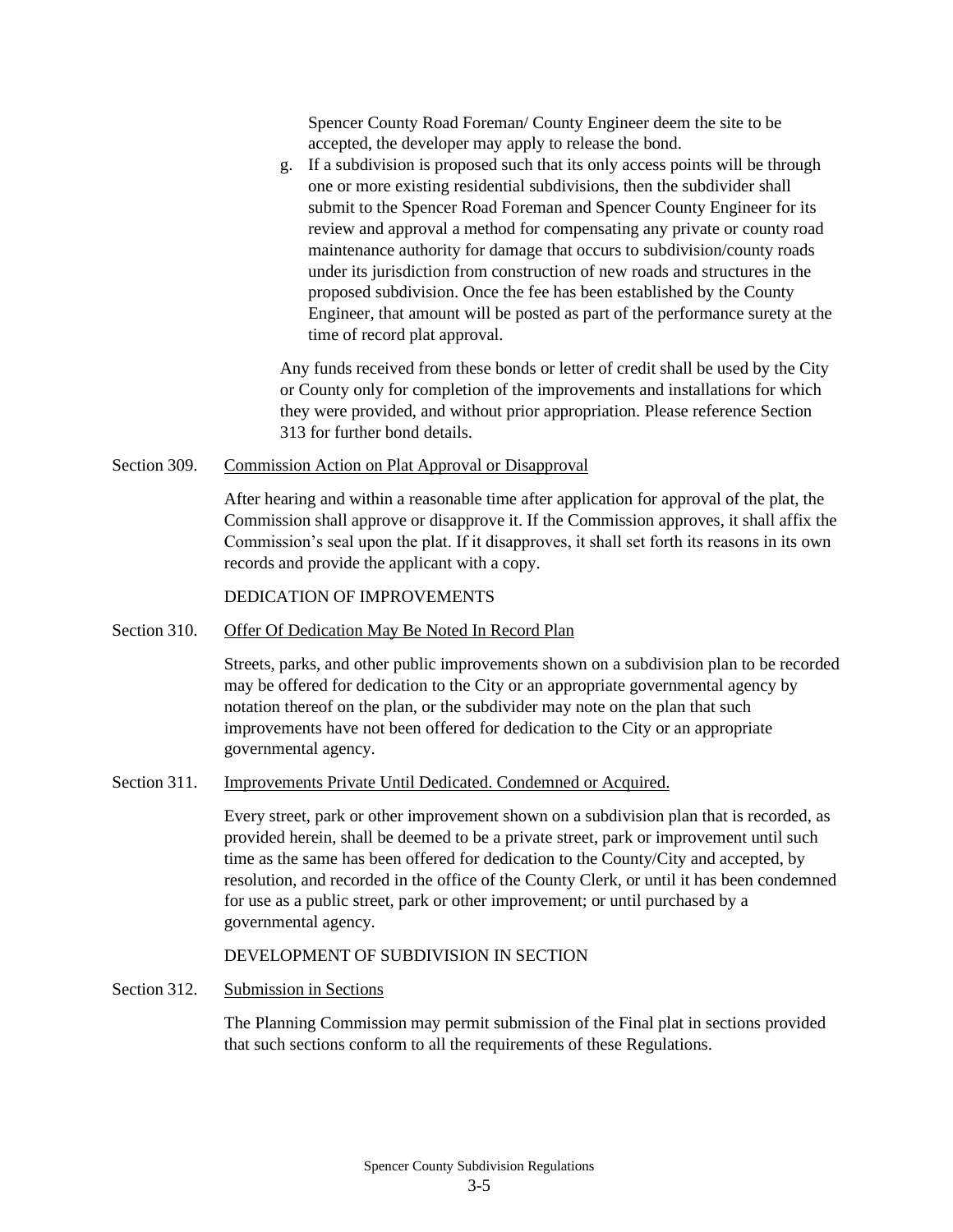#### SURETY REQUIREMENTS

- Section 313. This section generally outlines procedures and guidelines for surety requirements for completing public improvements. Specific criteria for administration of these guidelines are to be adopted by the administrating authority, that person or entity responsible for administration of the surety requirements as appointed by the appropriate legislative body. A subdivider may begin construction of public improvements after the preliminary plat and construction plan have been fully approved. If such public improvements have not been fully constructed at the time of appropriate staff review and consideration of the record plat, the plat may be approved for recording prior to completion of such public improvements. For any such case, an acceptable surety shall be posted by the subdivider to cover the full cost of completing the public improvements. The following requirements and procedure shall apply:
	- A. Acceptable Sureties (1) An irrevocable letter of credit in favor of the appropriate legislative body from a bank with offices in the Commonwealth of Kentucky, (2) a performance bond in favor of the appropriate legislative body from a reputable bonding company acceptable to the administrating authority, or (3) a cash security in favor of the appropriate legislative body may be presented to the administrating authority as an acceptable surety. For the purposes of these regulations, the term "bonding" shall be construed to also include the posting of a letter of credit or cash as surety.
	- B. Posting of Surety with Record Plat The acceptable surety shall be presented to the administrating authority at the time the subdivider applies for record plat approval. The amount of the surety needed shall be based upon the project engineer's estimated cost of completing the required public improvements. The final amount of surety will be established by The Spencer County Road Foreman and County Engineer. The surety shall be accompanied by a performance agreement that establishes a completion date, after which the legislative body may contact the subdivider's bank or bonding company and cause the work to be completed.
	- C. Reduction of Surety Once road construction has been completed through the base course of asphalt and utilities have been installed, the subdivider may request one reduction in the amount of surety upon approval of the legislative body. The amount of the reduction shall be based upon a certification by the project engineer of the estimated cost of road and public improvements that remain to be completed and as authorized by the Spencer County Road Foreman and Engineer, however the surety shall not be reduced to less than the estimated costto complete road construction plus an additional 50 percent, plus the costs to complete public improvements.
	- D. Release of Surety When the subdivider has completed all required improvements and has submitted a revised construction plan, the subdivider shall submit to the appropriate legislative body a written request for release of the surety. Upon inspection and determination by the Spencer County Road Foreman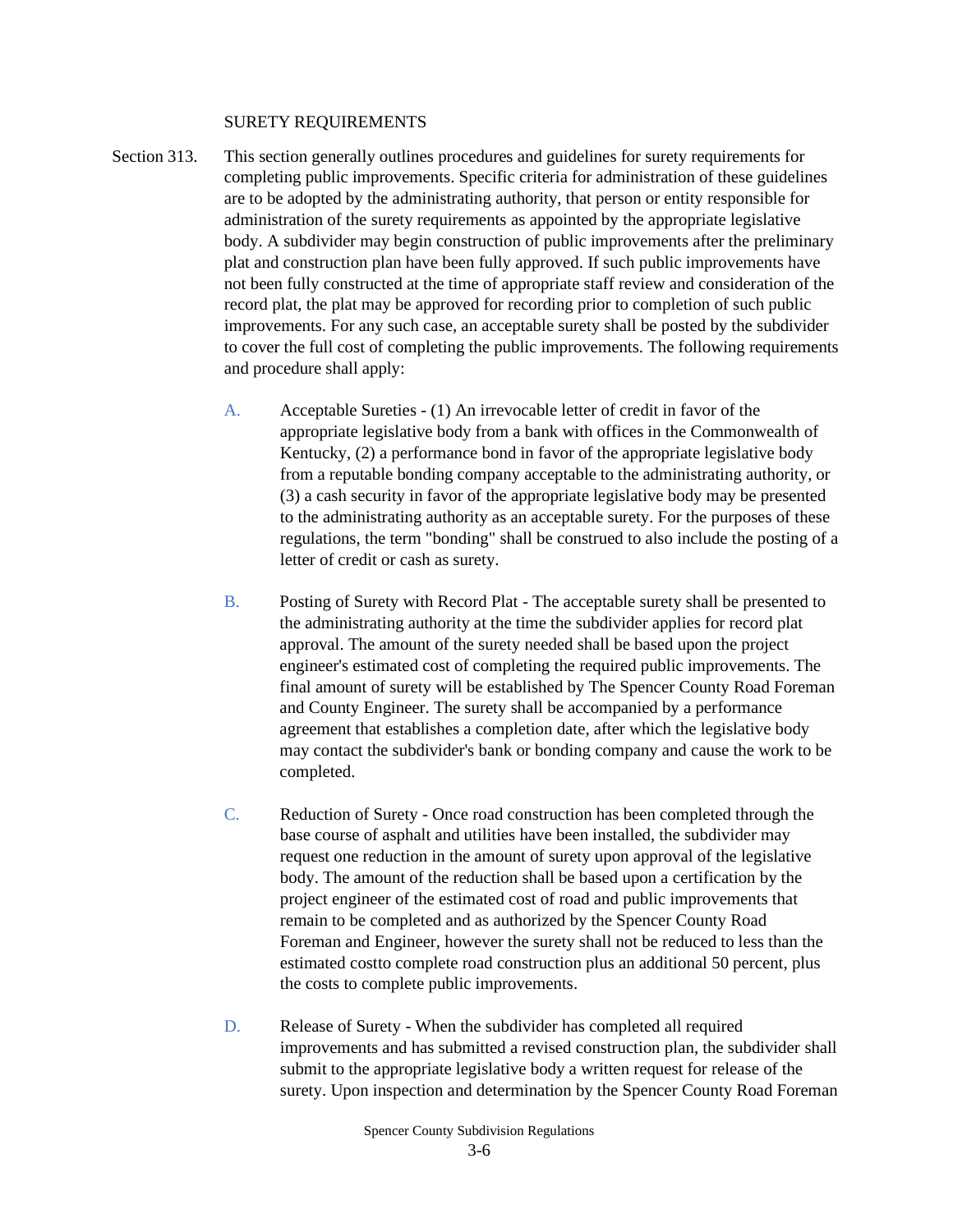and Engineer that all improvements have been properly constructed in conformance with these regulations, the legislative body shall release the surety. The legislative body may require certification from the project engineer concerning proper completion of the improvements. The legislative body may withhold partial surety for one year following completion of the required public improvements.

- E. Each phase of the project will be reviewed individually. If the development for a specific phase is under 90% complete at the three (3) year mark after the start of construction, the developer will provide a new estimate of construction costs of the phase in question incorporating the fuel and asphalt adjustment from the KYTC standard specifications. After receiving the submission of a new construction estimate, the Spencer County Road Foreman and Engineer will meet and approve the revised bond amount.
- F. Engineer's Certification Whenever a project engineer's certification is required as stated above, one of the Certifications contained in the Appendices (Appendix C or Appendix D) shall be used.

## **APPENDICES**

#### APPENDIX A: PRIVATE ROAD MAINTENANCE RESPONSIBILITIES

The owners of this property and any successors in title do hereby agree to assume complete liability and responsibility for any construction, reconstruction, cleaning, snow removal, or any other needs related to the maintenance of the private roads designated on this recorded plat. The owners of this property do hereby fully relieve local government from any maintenance responsibilities and fully understand that the private roads will not result in any reduction or reimbursement of taxes required and payable to local government. If the owners of this property should ever request local government to accept maintenance responsibility of these roads, the owners do fully agree to upgrade the private roads to public streets in conformity with all applicable standards and provisions specified in the current governmental regulations.

OWNERS: (Signature) (Date)

#### APPENDIX B: GOVERNMENT AND EMERGENCY ACCESS

The owners of this property and any successors in title do hereby agree to grant for government and emergency access purposes continuous rights of access to properties on this recorded plat over all designated road, utility, and access easements for purposes of government and emergency access. OWNERS: (Signature) (Date)

## APPENDIX C: CERTIFICATION OF PARTIAL COMPLETION

I hereby certify to the best of my knowledge and belief that the required public improvements that have been constructed meet or exceed the construction standards approved for this subdivision under local regulations, and I estimate that the cost to complete the remainder of the required public